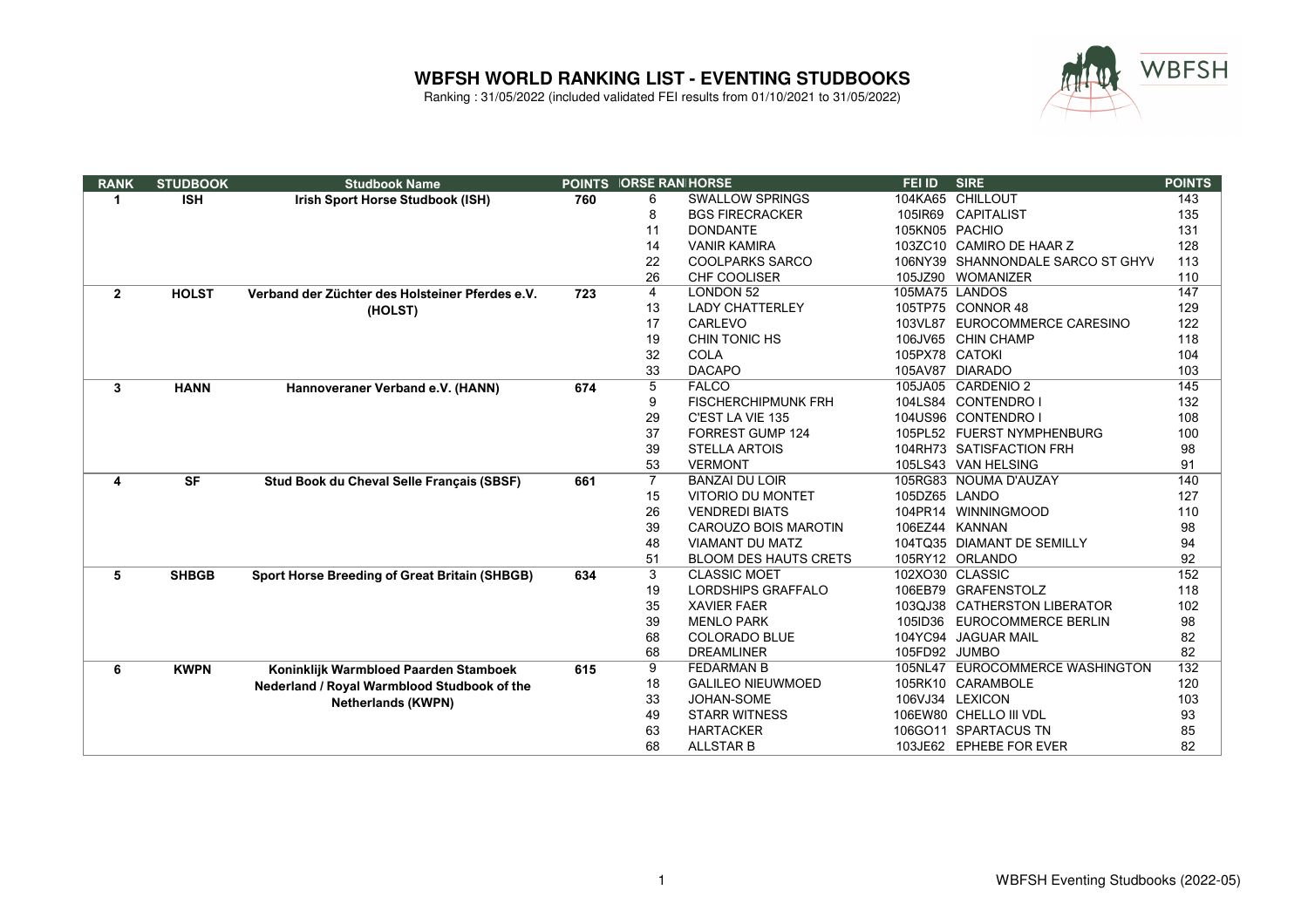

| $\overline{7}$ | <b>DSP</b>   | <b>Deutsches Sportpferd (DSP)</b>                | 593 |                | <b>QUANTUM LEAP</b>               |                 | 105QA10 QUITE CAPITOL         | 184 |
|----------------|--------------|--------------------------------------------------|-----|----------------|-----------------------------------|-----------------|-------------------------------|-----|
|                |              |                                                  |     | 58             | <b>JADORE MOI</b>                 |                 | 105CC73 CONTHARGOS            | 89  |
|                |              |                                                  |     | 59             | <b>CALMARO</b>                    |                 | 105TU82 CARPALANO             | 88  |
|                |              |                                                  |     | 80             | <b>BOB CHAPLIN</b>                |                 | 105OD96 CASHELL               | 79  |
|                |              |                                                  |     | 83             | <b>MAI BAUM</b>                   |                 | 104AO61 LOREDANO 2            | 78  |
|                |              |                                                  |     | 92             | <b>MISSISSIPPI</b>                |                 | 105CL91 CASSINI II            | 75  |
| 8              | <b>AES</b>   | Anglo European Studbook (AES)                    | 524 | 22             | ON CUE                            |                 | 103MJ79 CABRI D'ELLE          | 113 |
|                |              |                                                  |     | 24             | <b>BILLY CUCKOO</b>               |                 | 104KD56 BILLY CONGO           | 112 |
|                |              |                                                  |     | 67             | ZARAGOZA                          | 106NB79 CEVIN Z |                               | 83  |
|                |              |                                                  |     | 74             | <b>SWIRLY TEMPTRESS</b>           |                 | 106CC40 FOR LADIES ONLY       | 81  |
|                |              |                                                  |     | 101            | <b>IMPERIO MAGIC</b>              |                 | 107DN08 CASSANDER C           | 73  |
|                |              |                                                  |     | 135            | <b>TOPSPIN</b>                    | 105NH16 ZENTO   |                               | 62  |
| 9              | <b>OLDBG</b> | Verband der Züchter des Oldenburger Pferdes e.V. | 472 | $\overline{2}$ | QC DIAMANTAIRE                    |                 | 105BM48 DIARADO               | 176 |
|                |              | (OL)                                             |     | 39             | SCUDERIA 1918 A BEST FRIEND       |                 | 105IV32 ALBARAN XX            | 98  |
|                |              |                                                  |     | 117            | <b>GRAFENNACHT</b>                |                 | 106BR76 GRAFENSTOLZ           | 67  |
|                |              |                                                  |     | 190            | <b>DUKE OF CHAMPIONS</b>          |                 | 106BD91 DUKE OF HEARTS XX     | 51  |
|                |              |                                                  |     | 249            | CELLADONN                         |                 | 106ZW53 CALLISTUS 4           | 43  |
|                |              |                                                  |     | 298            | EBAY                              | 105JA51 ESCUDO  |                               | 37  |
| 10             | <b>WESTF</b> | Westfälisches Pferdestammbuch e.V. (WESTF)       | 454 | 21             | <b>EQUISTROS SIENA JUST DO IT</b> |                 | 106CQ09 SEMPER FI 4           | 116 |
|                |              |                                                  |     | 51             | CARMANGO                          |                 | 106SI03 CHIRIVELL             | 92  |
|                |              |                                                  |     | 78             | COLERO                            |                 | 104WN06 CAPTAIN FIRE          | 80  |
|                |              |                                                  |     | 158            | <b>LUTHIEN 3</b>                  |                 | 106AJ35 LA CALIDO             | 56  |
|                |              |                                                  |     | 158            | <b>CAUNTON FIRST CLASS</b>        |                 | 106YI96 AMIROZ                | 56  |
|                |              |                                                  |     | 170            | <b>READY TO GO W</b>              |                 | 106AN29 ROCK FOREVER          | 54  |
| 11             | <b>SWB</b>   | <b>Swedish Warmblood Association (SWB)</b>       | 437 | 24             | <b>MAYBACH</b>                    |                 | 105HF22 JAGUAR MAIL           | 112 |
|                |              |                                                  |     | 68             | <b>KAIZEN</b>                     |                 | 105E189 CARESSINIL            | 82  |
|                |              |                                                  |     | 102            | <b>CORPOUBET AT</b>               |                 | 106MJ22 CORPORAL VDL          | 72  |
|                |              |                                                  |     | 107            | <b>JOYSTICK</b>                   |                 | 106PP23 JAGUAR MAIL           | 71  |
|                |              |                                                  |     | 170            | <b>JERSEY</b>                     |                 | 106FE94 QUATERBACK            | 54  |
|                |              |                                                  |     | 230            | <b>FOCUS FILIOCUS</b>             |                 | 104JW90 FELICIANO 823         | 46  |
| 12             | <b>BWP</b>   | Belgian Warmblood v.z.w. (BWP)                   | 408 | 11             | <b>MAHALIA</b>                    |                 | 106LQ20 ELVIS TER PUTTE       | 131 |
|                |              |                                                  |     | 59             | <b>IRON</b>                       |                 | 104WZ67 AQUILINO              | 88  |
|                |              |                                                  |     | 125            | <b>ORIGI</b>                      |                 | 106VZ84 INDOCTRO              | 64  |
|                |              |                                                  |     | 208            | FLETCHA VAN 'T VERAHOF            |                 | 103CH88 VIGO D ARSOUILLES STX | 49  |
|                |              |                                                  |     | 268            | KYBA VAN DE JOMAHEIDE             |                 | 107EA08 CASANOVA              | 40  |
|                |              |                                                  |     | 311            | MADAGASCAR C                      |                 | 106DP85 COPITOL C             | 36  |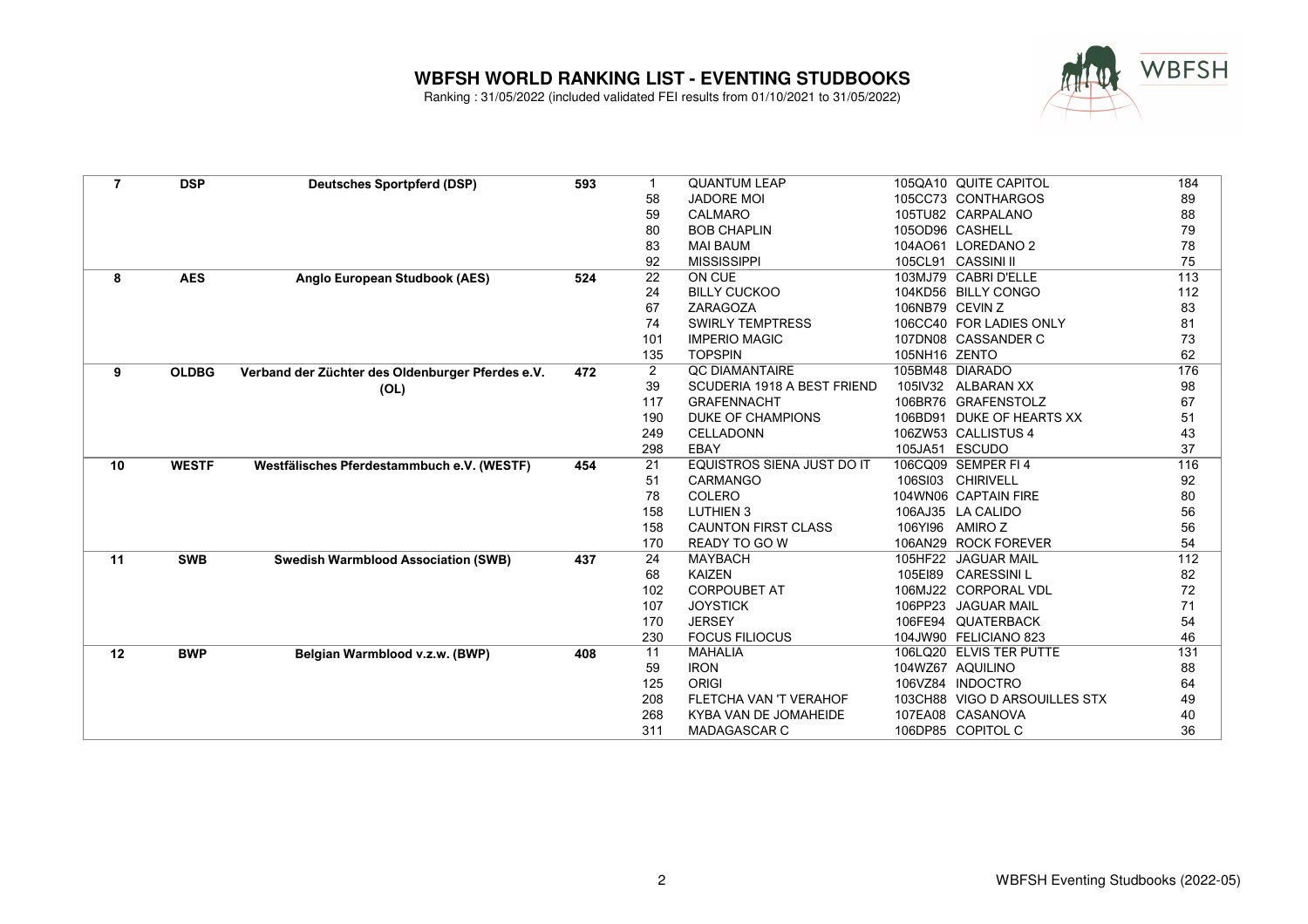

| 13 | <b>TRAK</b>   | Verband der Züchter und Freunde des                 | 366 | 29  | <b>OUTBACK</b>                                                     |                | 106XS86 DUKE OF HEARTS XX         | 108             |
|----|---------------|-----------------------------------------------------|-----|-----|--------------------------------------------------------------------|----------------|-----------------------------------|-----------------|
|    |               | Ostpreussischen Warmblutpferdes Trakehner           |     | 85  | <b>HIPPO'S SAPPORO</b>                                             |                | 104PZ26 PERECHLEST                | 77              |
|    |               | Abstammung e.V. (TRAK)                              |     | 123 | <b>VANDIVER</b>                                                    |                | 103OA10 WINDFALL 2                | 65              |
|    |               |                                                     |     | 218 | <b>LEBENSTRAUM</b>                                                 |                | 105RK95 ABENDTANZ                 | 48              |
|    |               |                                                     |     | 298 | <b>TSF SOLARA</b>                                                  |                | 106YU83 WINDFALL 2                | 37              |
|    |               |                                                     |     | 382 | <b>GRANULIN 2</b>                                                  |                | 103LI86 BIRKHOF'S GRAFENSTOLZ     | 31              |
| 14 | AA            | Stud-book Français du cheval Anglo-Arabe (ANAA)     | 320 | 83  | <b>UNUM DE'OR</b>                                                  |                | 104MV29 YARLANDS SUMMER SONG      | 78              |
|    |               |                                                     |     | 146 | DON JUAN DE ROUHET AA IFCE                                         |                | 106PP49 POTTER DU MANAOU          | 58              |
|    |               |                                                     |     | 154 | ALERTAMALIB'OR                                                     |                | 105AT94 YARLANDS SUMMER SONG      | 57              |
|    |               |                                                     |     | 190 | <b>AGORA DE BORDENAVE</b>                                          |                | 105KN66 BIRKHOF'S GRAFENSTOLZ     | 51              |
|    |               |                                                     |     | 286 | <b>VASSILY DE LASSOS</b>                                           |                | 104WG51 JAGUAR MAIL               | 38              |
|    |               |                                                     |     | 286 | DOISY DAENE D'EPTE AA                                              | 106OD90 QUACK  |                                   | 38              |
| 15 | <b>PZHK</b>   | <b>Polish Horse Breeders Association (PZHK)</b>     | 312 | 56  | <b>BRENNUS</b>                                                     |                | 105LO63 MORAVIA                   | 90              |
|    |               |                                                     |     | 74  | <b>BARBADOS 26</b>                                                 |                | 104PJ69 MORAVIA                   | 81              |
|    |               |                                                     |     | 222 | <b>ROSVEEL</b>                                                     | 106IG71        | <b>BOLSHOI</b>                    | 47              |
|    |               |                                                     |     | 236 | <b>REBELIANT</b>                                                   |                | 106AT16 CARRY SON                 | 45              |
|    |               |                                                     |     | 460 | <b>HATTERIA II</b>                                                 | 106MJ37 HUZAR  |                                   | 27              |
|    |               |                                                     |     | 565 | <b>JARD</b>                                                        | 106LC58 HUZAR  |                                   | 22              |
| 16 | <b>ZANG</b>   | Stud-book Zangersheide (ZANG)                       | 308 | 109 | <b>RUSSAL Z</b>                                                    |                | 106AQ98 RUSSELL II                | $\overline{70}$ |
|    |               |                                                     |     | 140 | Ζ                                                                  | 104FF03 ASCA   |                                   | 60              |
|    |               |                                                     |     | 208 | DIA VAN HET LICHTERVELD Z                                          |                | 106WJ63 DIAMANT DE SEMILLY        | 49              |
|    |               |                                                     |     | 236 | ELVIS DE HUS Z                                                     |                | 106JK69 ELDORADO DE HUS           | 45              |
|    |               |                                                     |     | 243 | FIREWALL DES AUCELS Z                                              |                | 106GG28 FLORIAN DE LA VIE*BAZOOKA | 44              |
|    |               |                                                     |     | 268 | MADAME D' ENGELBOURG Z                                             |                | 106ZD46 MYLORD CARTHAGO*HN        | 40              |
| 17 | <b>MIPAAF</b> | Italian Sport Horse Studbook / Ministero delle      | 258 | 125 | <b>SENZA FINE</b>                                                  | 105RQ80 LAKOTA |                                   | 64              |
|    |               | Politiche Agricole, Alimentari e Forestali (MIPAAF) |     | 179 | <b>SPARTACO</b>                                                    |                | 105LS45 NADIR DI SAN PATRIGNANO   | 52              |
|    |               |                                                     |     | 190 | ARACNE DELL'ESERCITO ITALIAN 106CM98 A.S.LUCSAN                    |                |                                   | 51              |
|    |               |                                                     |     | 249 | <b>UTER</b>                                                        |                | 104YL75 CASTER DI VILLA FRANCESCA | 43              |
|    |               |                                                     |     | 506 | QUIRINO DEL CASTEGNO                                               |                | 104MX47 LUSSO DEL CASTEGNO        | 25              |
|    |               |                                                     |     | 548 | DIRTY DANCING DELL' ESERCITO 107KM45 PEDRITO DELL'ESERCITO ITALIAN |                |                                   | 23              |
| 18 | <b>AECCAá</b> | Asociación Española de Criadores de Caballos        | 243 | 85  | TARAJE CP 21.10                                                    |                | 106IC35 EOLE DES ORCETS           | 77              |
|    |               | Anglo-árabes (AECCAá)                               |     | 256 | UTRERA AA 351                                                      |                | 106NA72 VELOCE DE FAVI            | 42              |
|    |               |                                                     |     | 311 | KIRA HDB 2088                                                      |                | 104UU27 MR. CARTANO               | 36              |
|    |               |                                                     |     | 337 | QUILATE 32 53                                                      |                | 104QH90 QUATAR DE PLAPE           | 34              |
|    |               |                                                     |     | 460 | ARQUILLO DV 33.01                                                  |                | 105FN52 ZANDOR Z                  | 27              |
|    |               |                                                     |     | 460 | ULTRASOURCE DEL CERRO 35                                           |                | 106TK24 ULTRA DE ROUHET           | 27              |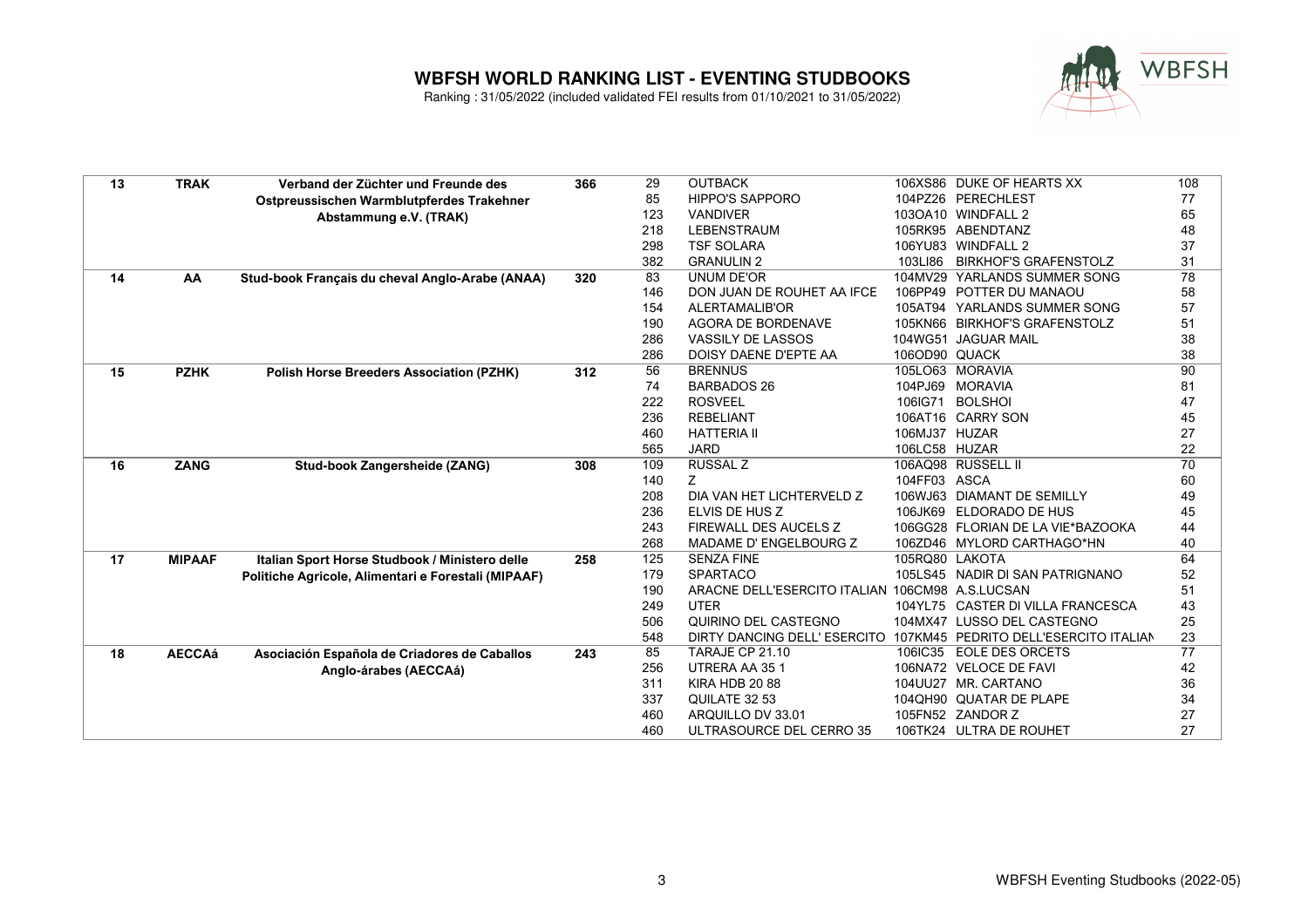

| 19 | <b>OS</b>   | Springpferdezuchtverband Oldenburg-International | 233 | 65         | <b>LAGONA OLD</b>               |                  | 107GB33 LAVAGON                                 | 84                                |
|----|-------------|--------------------------------------------------|-----|------------|---------------------------------|------------------|-------------------------------------------------|-----------------------------------|
|    |             | e.V (OS)                                         |     | 268        | <b>EVITA AP</b>                 |                  | 106YO41 CON AIR                                 | 40                                |
|    |             |                                                  |     | 337        | <b>RSH CONTEND OR</b>           |                  | 104YB92 NINTENDER                               | 34                                |
|    |             |                                                  |     | 476        | <b>GEKE EQUIGRIP'S LEVINIO</b>  |                  | 106MF02 LEVISONN                                | 26                                |
|    |             |                                                  |     | 506        | <b>SCRABBLE OLD</b>             |                  | 105PM85 STRAVIATY                               | 25                                |
|    |             |                                                  |     | 530        | VAN HERA P                      |                  | 106XK41 VERDI TN                                | 24                                |
| 20 | <b>NZWB</b> | <b>New Zealand Warmblood Association (NZWA)</b>  | 216 | 115        | SANDROS SALUTE MW               |                  | 105ZQ87 SALUTATION                              | 68                                |
|    |             |                                                  |     | 115        | <b>TRUDEAU</b>                  |                  | 105FB28 MAGISTAD                                | 68                                |
|    |             |                                                  |     | 364        | <b>RICKER RIDGE RICOCHET</b>    |                  | 106NF72 GT JAKE                                 | 32                                |
|    |             |                                                  |     | 530        | <b>RICKER RIDGE PICO BOO</b>    |                  | 103CQ57 PICO BELLO                              | 24                                |
|    |             |                                                  |     | 763        | <b>MI FOCUS</b>                 |                  | 104EE58 RAMAZOTTI                               | 16                                |
|    |             |                                                  |     | 1178       | <b>ASTEK VICTOR</b>             |                  | 105MK50 VOLTAIRE II                             | 8                                 |
| 21 | <b>CH</b>   | Zuchtverband CH-Sportpferde Swiss Warmblood      | 194 | 45         | <b>TOBLERONE</b>                |                  | 105YY23 YARLANDS SUMMER SONG                    | 95                                |
|    |             | (ZVCH)                                           |     | 178        | <b>GB KEEP COOL DU PERCHET</b>  |                  | 106VU64 GB KONVALLY                             | 53                                |
|    |             |                                                  |     | 396        | VIOLINE DE LA BRASSERIE         |                  | 105DH09 GALANT NORMAND                          | 30                                |
|    |             |                                                  |     | 1242       | <b>AQUILA B</b>                 |                  | 106ZW20 AQUA MINERALE KZI                       | $\overline{7}$                    |
|    |             |                                                  |     | 1388       | DH BLUE CHIP AA                 |                  | 106WZ11 BLUE CANARI                             | 5                                 |
|    |             |                                                  |     | 1482       | <b>LONDON BLUE</b>              |                  | 105DG95 LONDONDERRY                             | $\overline{4}$                    |
| 22 | <b>DWB</b>  | Danish Warmblood Society / Dansk Varmblod (DWB)  | 190 | 190        | <b>HEINSGAARDENS CHILLO</b>     |                  | 104UL13 CANDILLO 3                              | 51                                |
|    |             |                                                  |     | 298        | <b>BON CHEVAL</b>               |                  | 105SE51 BOEGEGAARDENS BONEY M                   | 37                                |
|    |             |                                                  |     | 327        | <b>FASCINATION</b>              |                  | 105SJ87 FAVORIT ASK                             | 35                                |
|    |             |                                                  |     | 530        | ABILDGAARDS SYNERGI             |                  | 106XR13 CAPE TOWN S                             | 24                                |
|    |             |                                                  |     | 565        | <b>CONTINUE DE VISION</b>       |                  | 106BZ48 CONTENDRO I                             | 22                                |
|    |             |                                                  |     | 592        | <b>CASH CASINO</b>              | 106AN28 CASINO   |                                                 | 21                                |
| 23 | <b>ATA</b>  | <b>American Trakehner Association (ATA)</b>      | 180 | 16         | <b>TSETSERLEG TSF</b>           |                  | 104GI56 WINDFALL 2                              | 126                               |
|    |             |                                                  |     | 208        | <b>ALLY KGO</b>                 |                  | 105OB68 HIRTENTANZ 2                            | 49                                |
|    |             |                                                  |     | 1818       | <b>OLNEY UNCLE SAM</b>          |                  | 104XP72 SONSET SEIGER                           | 2                                 |
|    |             |                                                  |     | 1818       | <b>REDDY OR NOT</b>             |                  | 1050M04 OSKAR II                                | $\overline{2}$                    |
|    |             |                                                  |     | 2296       | <b>TANQUERAY</b>                |                  | 107DZ19 TZIGANE                                 | $\mathbf{1}$                      |
| 24 | <b>BHHS</b> | The British Hanoverian Horse Society (BHHS)      | 164 | 62         | <b>SUPERSTITION</b>             |                  | 104WZ20 SATISFACTION FRH                        | 86                                |
|    |             |                                                  |     | 208        | <b>ARKO'S LAD</b>               | 106AW98 ARKO III |                                                 | 49                                |
|    |             |                                                  |     | 530        | <b>SILVER DON</b>               |                  | 106OB62 HP I SANDRO                             | 24                                |
|    |             |                                                  |     | 1621       | <b>WATUSI</b>                   |                  | 107AM16 WOODLANDER WAVAVOOM                     | $\ensuremath{\mathsf{3}}$         |
|    |             |                                                  |     | 1818<br>92 | <b>HESTER</b><br>LV BALOU JEANZ | 105EH21          | 105LZ70 HEINRICH HEINE<br><b>BALOU DU ROUET</b> | $\overline{c}$<br>$\overline{75}$ |
| 25 | <b>NZHS</b> | <b>New Zealand Hanoverian Society (NZHS)</b>     | 153 | 412        | CHS ROYAL GENIE                 |                  | 105LD61 ROYAL BLEND                             |                                   |
|    |             |                                                  |     | 530        | DSE HENTON FOR GLORY            |                  | 106JE39 FOR EDITION                             | 29<br>24                          |
|    |             |                                                  |     | 812        | <b>KITEROA LARA</b>             |                  | 104NU10 LANDIOSO                                | 15                                |
|    |             |                                                  |     | 1070       | <b>DHARMA PSH</b>               |                  | 105TK10 DORINGCOURT                             | 10                                |
|    |             |                                                  |     |            |                                 |                  |                                                 |                                   |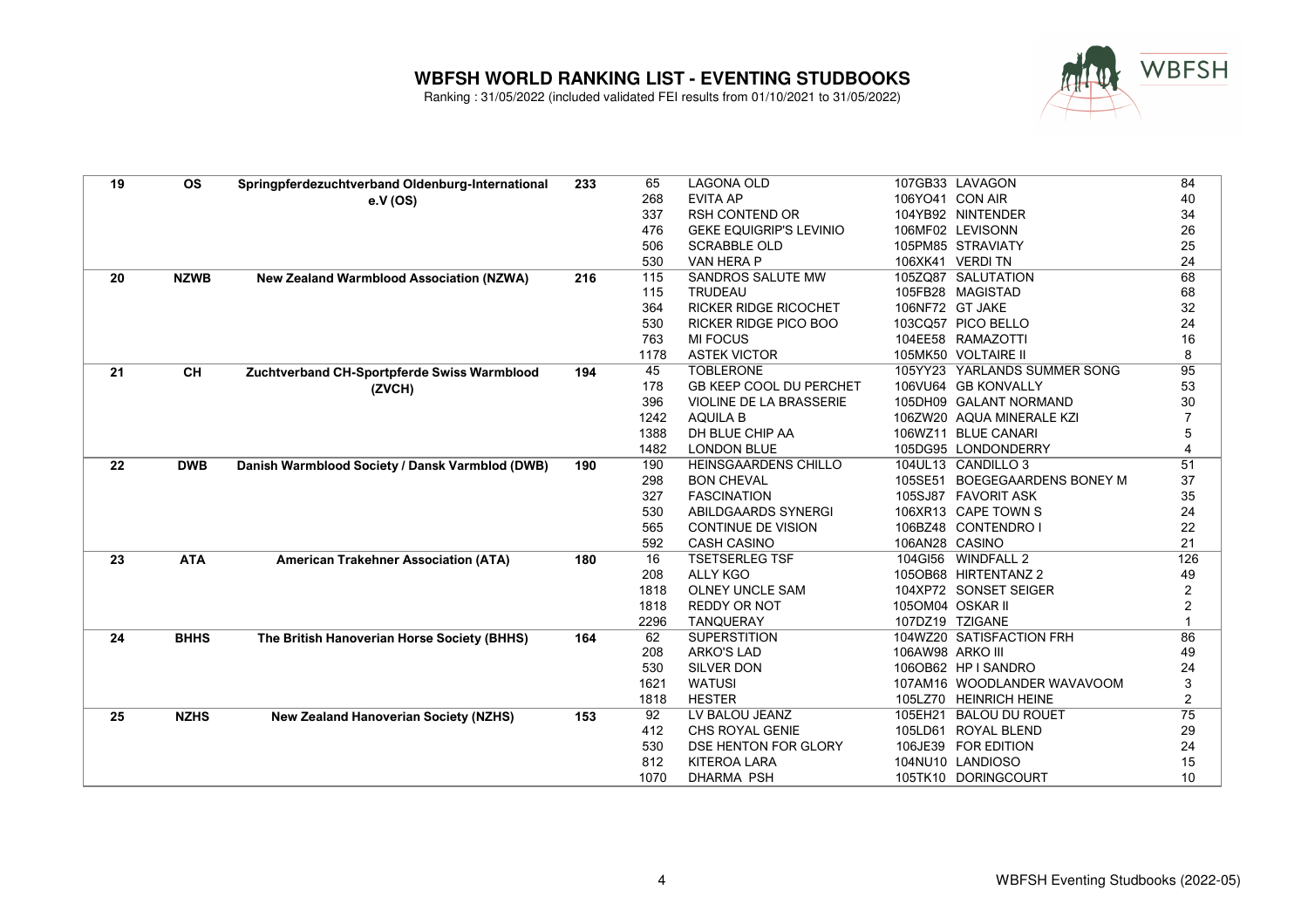

| 26 | <b>RHEIN</b>   | Rheinisches Pferd im Hannoveraner Verband e.V.       | 144 | 78          | <b>FAIRYTALE 39</b>                           |                | 104YH84 FIDERTANZ 2               | 80                 |
|----|----------------|------------------------------------------------------|-----|-------------|-----------------------------------------------|----------------|-----------------------------------|--------------------|
|    |                | (RHEIN)                                              |     | 592         | <b>CARUSO JH</b>                              |                | 106VY00 CASCADELLO                | 21                 |
|    |                |                                                      |     | 623         | <b>FINEST FELLOW</b>                          |                | 104UX35 FIDERTANZ 2               | 20                 |
|    |                |                                                      |     | 763         | <b>JUST JAQUES</b>                            |                | 106QI89 BLACK JACK 175            | 16                 |
|    |                |                                                      |     | 1388        | <b>SILIA</b>                                  |                | 104VQ76 SAMARANT                  | 5                  |
|    |                |                                                      |     | 1818        | <b>FUERST KONRAD</b>                          |                | 106VZ31 FUERST NYMPHENBURG        | $\overline{2}$     |
| 27 | <b>BE/SIES</b> | Breeders Elite Studbook for Irish & European         | 143 | 49          | <b>HIGHLIGHTER</b>                            | 105XQ98 NATAL  |                                   | 93                 |
|    |                | <b>Sporthorses Limited (BE-SIES)</b>                 |     | 649         | POMP N CIRCUMSTANCE                           |                | 107LM39 POMPADOUR                 | 19                 |
|    |                |                                                      |     | 1030        | <b>PRIME TARGET</b>                           |                | 107GH72 CROFT THATS A FACT        | 11                 |
|    |                |                                                      |     | 1118        | HONEYBROOK EXTRA SPECIAL                      | 107LR70 NEGRO  |                                   | 9                  |
|    |                |                                                      |     | 1178        | <b>NPS GUCCI</b>                              |                | 106NC78 FABRICE VAN OVERIS        | 8                  |
|    |                |                                                      |     | 1621        | <b>NEXERO</b>                                 | 106OX67 NEXUS  |                                   | 3                  |
| 28 | <b>SBS</b>     | Stud-book sBs, Le Cheval de Sport Belge (SBS)        | 139 | 243         | GOOD SIZE DES QUATRE CHENE! 106CR38 KING SIZE |                |                                   | 44                 |
|    |                |                                                      |     | 530         | <b>HOONEY D'ARVILLE</b>                       |                | 106MY26 VIGO D'ARSOUILLES         | 24                 |
|    |                |                                                      |     | 592         | HOBAMA DE LA BAILLE ROUGE                     |                | 106KM25 BIRKHOF'S GRAFENSTOLZ     | 21                 |
|    |                |                                                      |     | 721         | <b>HERMIONE D'ARVILLE</b>                     |                | 106MA47 BIRKHOF'S ROYALDIK        | 17                 |
|    |                |                                                      |     | 721         | <b>INEDIT DE VIRTON</b>                       |                | 106TK74 SILVER DEUX DE VIRTON     | 17                 |
|    |                |                                                      |     | 763         | <b>HUBERT DES 3 ARBRES</b>                    |                | 106PQ77 TROUBADOUR D'AUREL        | 16                 |
| 29 | <b>CSHA</b>    | <b>Canadian Sport Horse Association (CSHA)</b>       | 133 | 135         | <b>AUDACIOUS</b>                              | 106FB53        |                                   | 62                 |
|    |                |                                                      |     | 161         | <b>YARROW</b>                                 | 103VI65 YVARI  |                                   | 55                 |
|    |                |                                                      |     | 912         | <b>JOSEPHINE</b>                              | 107SZ08        |                                   | 13                 |
|    |                |                                                      |     | 2296        | THREE CUPS WILD FIRE                          |                | 107RI82 THREE CUPS POINT AND FIRE |                    |
|    |                |                                                      |     | 2296        | <b>DARCY</b>                                  | 107EL19        | <b>DONNEGAN</b>                   | $\mathbf 1$        |
|    |                |                                                      |     | 2296        | FLUORESCENT ADOLESCENT                        | 104KP65 GAUDI  |                                   | $\mathbf 1$        |
| 30 | <b>CDE</b>     | Asociación Nacional de Criadores del Caballo de      | 125 | 311         | <b>ULISES</b>                                 | 103YV04 FINES  |                                   | $\overline{36}$    |
|    |                | <b>Deporte Español (ANCADES)</b>                     |     | 565         | <b>ICARO LB</b>                               |                | 104QH91 AVENTYNO                  | 22                 |
|    |                |                                                      |     | 592         | <b>SACH CENTO</b>                             |                | 104IG23 CENTO LIBERO              | 21                 |
|    |                |                                                      |     | 721         | <b>DAMASO</b>                                 |                | 106TO95 MENEUSEKAL                | 17                 |
|    |                |                                                      |     | 812         | <b>TESEO</b>                                  | 103OV89 NICOLO |                                   | 15                 |
|    |                |                                                      |     | 857         | KISS MY JAMBO M                               |                | 107DI95 INDRET DEL MASSET         | 14                 |
| 31 | <b>CWHBA</b>   | <b>Canadian Warmblood Horse Breeders Association</b> | 96  | 65          | <b>NEMESIS</b>                                |                | 107BC38 NOVALIS 46                | 84                 |
|    |                | (CWHBA)                                              |     | 1118        | <b>CHEVALIER</b>                              | 107SE62        |                                   | 9                  |
|    |                |                                                      |     | 2296        | <b>TRUE STORY</b>                             | 105UO09        |                                   |                    |
|    |                |                                                      |     | 2296        | <b>ONE IN A MILLION</b>                       |                | 106QS76 DON FREDERICO             |                    |
|    |                |                                                      |     | 2296<br>337 | <b>MASTER CLASS</b><br><b>QUINTA REAL</b>     | 105NA37 CREE   | 107MQ46 QUINARO JMEN              | $\mathbf{1}$<br>34 |
| 32 | <b>BH</b>      | Associação Brasileira de Criadores do Cavalo de      | 93  | 506         | <b>RIVIERA LU</b>                             |                |                                   |                    |
|    |                | <b>Hipismo (ABCCH)</b>                               |     |             |                                               |                | 104ON92 REMBRANAT                 | 25                 |
|    |                |                                                      |     | 975<br>1030 | <b>CDC SUPER STAR</b><br><b>DESTAQUE JT</b>   | 105LE15        | 104CU80 BALOUBET DU ROUET         | 12                 |
|    |                |                                                      |     | 1030        | <b>GLOCK PULLMAN</b>                          |                | 104GY50 CORIALL 2                 | 11<br>11           |
|    |                |                                                      |     |             |                                               |                |                                   |                    |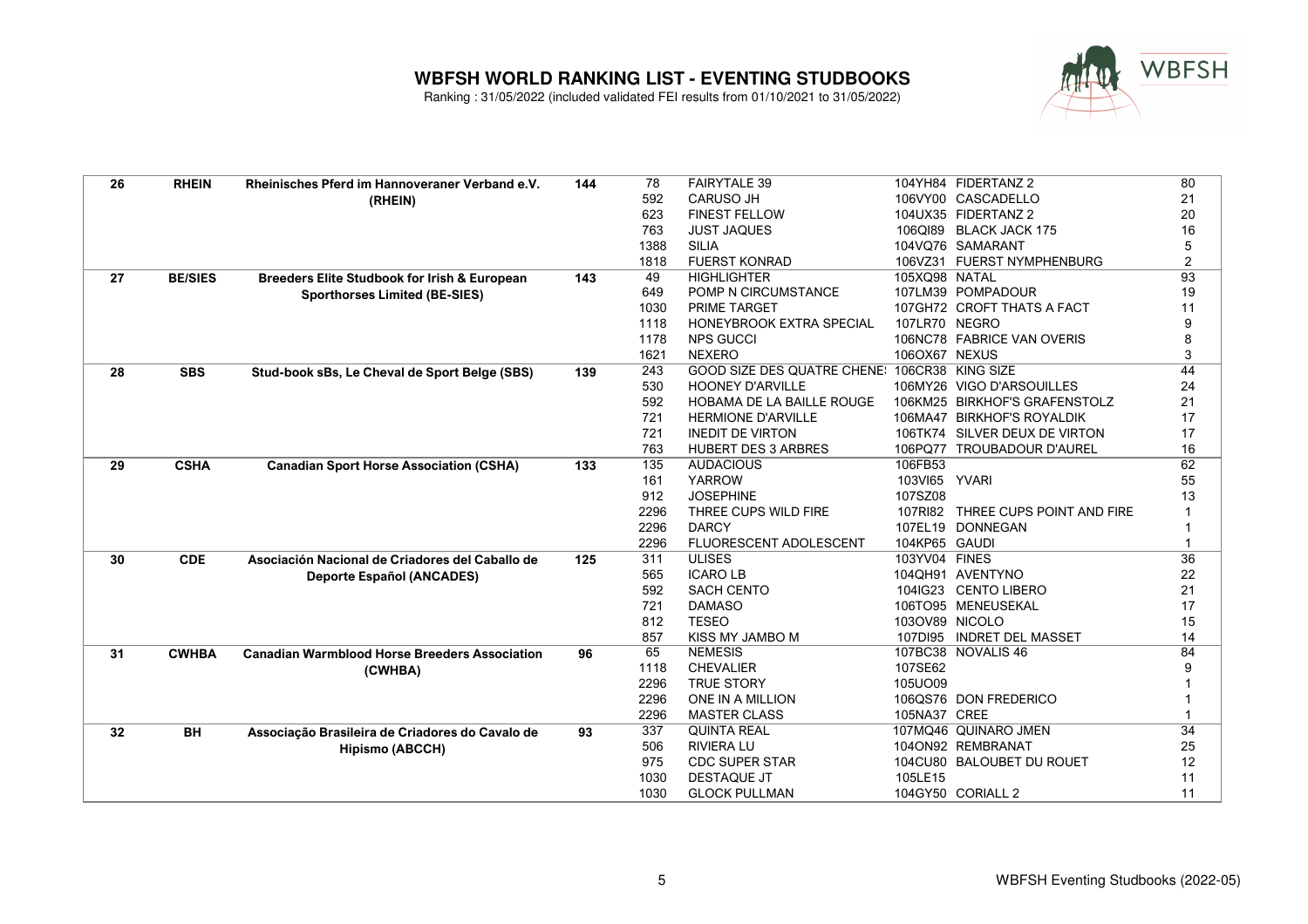

| 33 | <b>NRPS</b>    | Nederlands Rijpaarden en Pony Stamboek (NRPS) | 77 | 337  | <b>MIRAGE</b>                  |                 | 106ZQ56 BRANDON          | 34              |
|----|----------------|-----------------------------------------------|----|------|--------------------------------|-----------------|--------------------------|-----------------|
|    |                |                                               |    | 364  | <b>WILLEM VAN WUP</b>          | 104QI95 WUP     |                          | 32              |
|    |                |                                               |    | 1308 | <b>IF EVERT</b>                |                 | 107HY78 IF EVER 111      | 6               |
|    |                |                                               |    | 1818 | <b>EASTER STAR WM</b>          |                 | 107JK57 ESTRELLO         | $\overline{2}$  |
|    |                |                                               |    | 1818 | <b>SHUTTERFLYKE</b>            |                 | 105QE71 SIR SHUTTERFLY   | 2               |
|    |                |                                               |    | 2296 | <b>CODAK</b>                   | 107KJ47         |                          |                 |
| 34 | <b>MECKL</b>   | Verband der Pferdezüchter Mecklenburg-        | 71 | 412  | <b>LUMUMBA</b>                 |                 | 106JI32 LEVISONN         | 29              |
|    |                | Vorpommern e.V. (MECKL)                       |    | 681  | <b>DONNA LENA MV</b>           |                 | 104PR80 D'OLYMPIC        | 18              |
|    |                |                                               |    | 812  | <b>SOMMERSBY</b>               |                 | 107GE35 SERGEANT PEPPER  | 15              |
|    |                |                                               |    | 1482 | <b>LOVINSKY</b>                |                 | 107FM30 LEVISONN         |                 |
|    |                |                                               |    | 1621 | <b>CEROUSINA</b>               |                 | 106PF13 CEROUSI          | 3               |
|    |                |                                               |    | 1818 | <b>SUPERMANN</b>               | 106TB55 STYLIST |                          | 2               |
| 35 | <b>AAFE</b>    | Asociacion Argentina de Fomento Equino (AAFE) | 69 | 337  | <b>JOS BRAVIO</b>              | 106KB51         | <b>JOS FAPILLON</b>      | 34              |
|    |                |                                               |    | 975  | LESSY                          |                 | 106Cl14 CASPARO          | 12              |
|    |                |                                               |    | 975  | <b>JOS ESCAPE</b>              |                 | 107TB47 JOS ESLABON      | 12              |
|    |                |                                               |    | 1178 | SOLAGUAYRE CASTILLO            |                 | 107MS54 CASSIANO 3       | 8               |
|    |                |                                               |    | 1818 | SOLAGUAYRE CALIFORNIA          |                 | 106VS67 CASPARO          | $\overline{2}$  |
|    |                |                                               |    | 2296 | JOS UFO DE QUIDAM              |                 | 104RS61 LOBBY DES FORTES |                 |
| 36 | <b>ZfDP</b>    | Zuchtverband für Deutsche Pferde e.v. (ZfDP)  | 66 | 460  | <b>CASPIAN 15</b>              |                 | 106ZD53 L.B. CRUMBLE     | $\overline{27}$ |
|    |                |                                               |    | 592  | <b>RF COOL PLAY</b>            |                 | 104FM91 CONDORS CHAMPION | 21              |
|    |                |                                               |    | 1118 | <b>SUMMERJAM</b>               |                 | 105YG35 SYLTWIND 2       | 9               |
|    |                |                                               |    | 1621 | <b>DEKORATEURIN BAUMEISTER</b> |                 | 105IQ24 SALVANTO         | 3               |
|    |                |                                               |    | 1621 | POLLY BLUE EYES                |                 | 104WZ23 CONCINALES XX    | 3               |
|    |                |                                               |    | 1621 | <b>COOL CHARLY BLUE</b>        |                 | 105SK55 CYPER SPACE      | 3               |
| 37 | <b>KWPN NA</b> | <b>KWPN of North America, Inc. (KWPN NA)</b>  | 55 | 721  | <b>KEEPSAKE</b>                |                 | 107HU51 NATIONAL ANTHEM  | 17              |
|    |                |                                               |    | 812  | <b>KISMET</b>                  |                 | 107JH14 NATIONAL ANTHEM  | 15              |
|    |                |                                               |    | 912  | <b>KAMARA CFF</b>              | 107MU15 NEGRO   |                          | 13              |
|    |                |                                               |    | 1482 | <b>DUTCH TIMES</b>             |                 | 104GY93 GOODTIMES        |                 |
|    |                |                                               |    | 1482 | <b>JUCZT MY STYLE S</b>        | 107DK84 AHORN   |                          |                 |
|    |                |                                               |    | 1818 | <b>CASHMERE</b>                |                 | 105OE19 SPECIAL-D        | 2               |
| 38 | <b>CZEWB</b>   | Svaz chovatelu ceskéhoteplorevníka / Czech    | 50 | 396  | QAID                           | 106NL41         |                          | $\overline{30}$ |
|    |                | <b>Warmblood Breeders Society (SCHCT)</b>     |    | 1242 | <b>FIGARO</b>                  | 106YQ78         |                          | $\overline{7}$  |
|    |                |                                               |    | 1388 | <b>COFI</b>                    |                 | 106JH63 CARTOUCHE        | 5               |
|    |                |                                               |    | 1482 | <b>QUIDA</b>                   |                 | 107RB52 QUENTINO         |                 |
|    |                |                                               |    | 1818 | <b>LOTUS PALITA</b>            |                 | 107CT32 LANTINO 25       | 2               |
|    |                |                                               |    | 1818 | LINZI                          |                 | 107DX44 LANTINO 25       | $\overline{2}$  |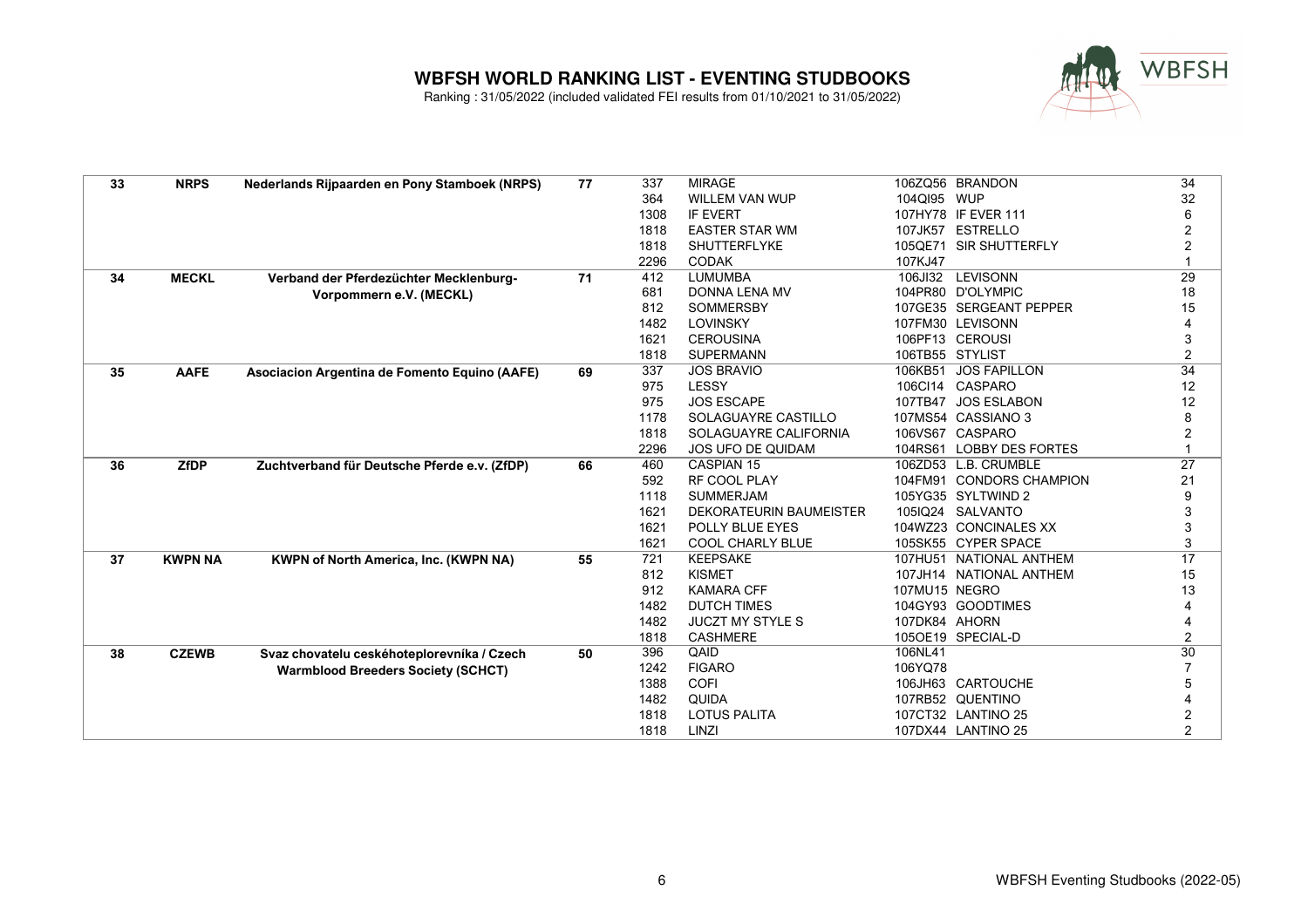

| 39 | <b>ACE</b>        | ACE Studbook - Australian Continental Equestrian   | 48 | 337  | <b>CIL DARA DALLAS</b>       |                | 106QX54 DIARADO                | 34              |
|----|-------------------|----------------------------------------------------|----|------|------------------------------|----------------|--------------------------------|-----------------|
|    |                   | Group Inc. (ACE)                                   |    | 1118 | <b>LAVENDER RISE FERGHUS</b> |                | 107PB82 FISHERMANS FRIEND      | 9               |
|    |                   |                                                    |    | 1818 | <b>LAURENTINO</b>            |                | 104WO80 APH ROCARDO            | 2               |
|    |                   |                                                    |    | 2296 | <b>BELCAM NOAH</b>           |                | 107FZ13 NOW ON TOP             |                 |
|    |                   |                                                    |    | 2296 | <b>TULARA CHICOUVE</b>       |                | 106QD37 CHICO'S BOY            |                 |
|    |                   |                                                    |    | 2296 | <b>WIDGEE TOTAL TRIBUTE</b>  |                | 106GG99 WIDGEE TOTAL ECLIPSE   |                 |
| 39 | <b>AHS</b>        | The American Hanovarian Society (AHS)              | 48 | 721  | DOUBLE DIAMOND C             |                | 107EC05 DIACONTINUS            | 17              |
|    |                   |                                                    |    | 912  | PAPER DOLL                   |                | 107IO25 PAPARAZZO 3            | 13              |
|    |                   |                                                    |    | 1242 | <b>LUFTMANN MWF</b>          |                | 105YD71 LANDFRIESE II          |                 |
|    |                   |                                                    |    | 1308 | LAYLA Q                      | 106QR61 LOERKE |                                | 6               |
|    |                   |                                                    |    | 1621 | <b>BALOU MOON</b>            |                | 106LC50 BALOU DU ROUET         | 3               |
|    |                   |                                                    |    | 1818 | <b>FLOWER GIRL</b>           |                | 106IG12 FUTURIST               | $\overline{2}$  |
| 41 | <b>ISR-OLD NA</b> | <b>International Sporthorse Registry Oldenburg</b> | 46 | 412  | <b>LAGUNA SECA</b>           | 105RV46        |                                | 29              |
|    |                   | <b>Registry North America (ISREG)</b>              |    | 912  | <b>MARYVILLE SIR HENRY</b>   |                | 106VW50 SIR SHUTTERFLY         | 13              |
|    |                   |                                                    |    | 1482 | QUIBERON                     |                | 107QG54 QUITE EASY             | 4               |
| 42 | <b>ChS</b>        | <b>Studbook Cheval Suisse (ChS)</b>                | 44 | 256  | <b>GRANDEUR DE LULLY CH</b>  |                | 104EP89 GRECO DE LULLY CH      | 42              |
|    |                   |                                                    |    | 1818 | <b>CERES DE LA BRASSERIE</b> |                | 106TR86 I'M SPECIAL DE MUZE    | 2               |
| 43 | <b>HSH</b>        | Hungarian Sport Horse Studbook / Magyar            | 40 | 812  | <b>CAPTAIN CRISSY</b>        |                | 106VT15 FUERTY CAPTAIN CARISMO | $\overline{15}$ |
|    |                   | Sportlótenyésztok Országos Egyesülete (MSLT)       |    | 912  | <b>IMPERIA</b>               |                | 107FW91 LORDANOS               | 13              |
|    |                   |                                                    |    | 1308 | LARIS                        |                | 106XC46 LAHNSTEIN              | 6               |
|    |                   |                                                    |    | 1621 | <b>MOST WANTED MIMI</b>      |                | 106KT26 4941 MARKETPLACE XX    | 3               |
|    |                   |                                                    |    | 1818 | <b>BALLANTINES 4</b>         |                | 104VM01 3653 CANNONBALL        | $\overline{2}$  |
|    |                   |                                                    |    | 2296 | PSH CROSS DYLAN              |                | 107IR22 ROVEN XX               | 1               |
| 44 | <b>AHHA</b>       | American Holsteiner Horse Association (AHHA)       | 35 | 763  | <b>BITTERSWEET 2</b>         | 106VA30 HUNTER |                                | 16              |
|    |                   |                                                    |    | 812  | <b>HAPPINESS IS</b>          |                | 106FH58 HUNTER                 | 15              |
|    |                   |                                                    |    | 1621 | <b>ELLE</b>                  | 106QN31        |                                | 3               |
|    |                   |                                                    |    | 2296 | <b>CAPTIVATE</b>             |                | 105AM05 CUNNINGHAM             |                 |
| 44 | <b>SAWHS</b>      | South African Warmblood Horse Society (SAWHS)      | 35 | 364  | <b>BELLA GEORGIA</b>         |                | 107ES33 BONO VAN DE KIEKENHOEF | 32              |
|    |                   |                                                    |    | 1621 | DAVENPORT RESOLUTION         |                | 107EL43 REX GRANNUS Z          | 3               |
| 46 | <b>SCSL</b>       | Stud-book du Cheval de Selle Luxembourgeois        | 33 | 721  | ROXANE DE L'OTHAIN           |                | 106NJ63 UNKNOW                 | 17              |
|    |                   | (SCSL)                                             |    | 1030 | ARTISTE DU FAUBOURG          |                | 106CA12 OGANO SITTE            | 11              |
|    |                   |                                                    |    | 1621 | LOUD SPRING DE LA BASTIDE    |                | 107DG76 LANDOR S               | 3               |
|    |                   |                                                    |    | 1818 | CARIOCA DE LA BASTIDE        | 106ZN76 CASPER |                                | $\overline{2}$  |
| 47 | <b>BWBS</b>       | <b>Warmblood Breeders Studbook (WBS-UK)</b>        | 20 | 1308 | <b>SAFIRA</b>                |                | 106BG11 SPRING'S SPIRIT        | 6               |
|    |                   |                                                    |    | 1482 | STORMHILL RIOT               |                | 107HY70 DOWNE RIGHT REBEL      |                 |
|    |                   |                                                    |    | 1482 | <b>FLAMBOYANT</b>            |                | 107LY89 FLASHPOINT             |                 |
|    |                   |                                                    |    | 1818 | <b>FRECKLETON MYTHAGO</b>    |                | 104AQ61 MONTE CARLO            | 2               |
|    |                   |                                                    |    | 1818 | <b>LOXLEYS LAST STAND</b>    |                | 106BS87 LOXLEY 29              | 2               |
|    |                   |                                                    |    | 1818 | <b>ROCK ANTHEM</b>           |                | 106YH76 WOODLANDER ROCKSTAR    | $\overline{2}$  |
|    |                   |                                                    |    |      |                              |                |                                |                 |